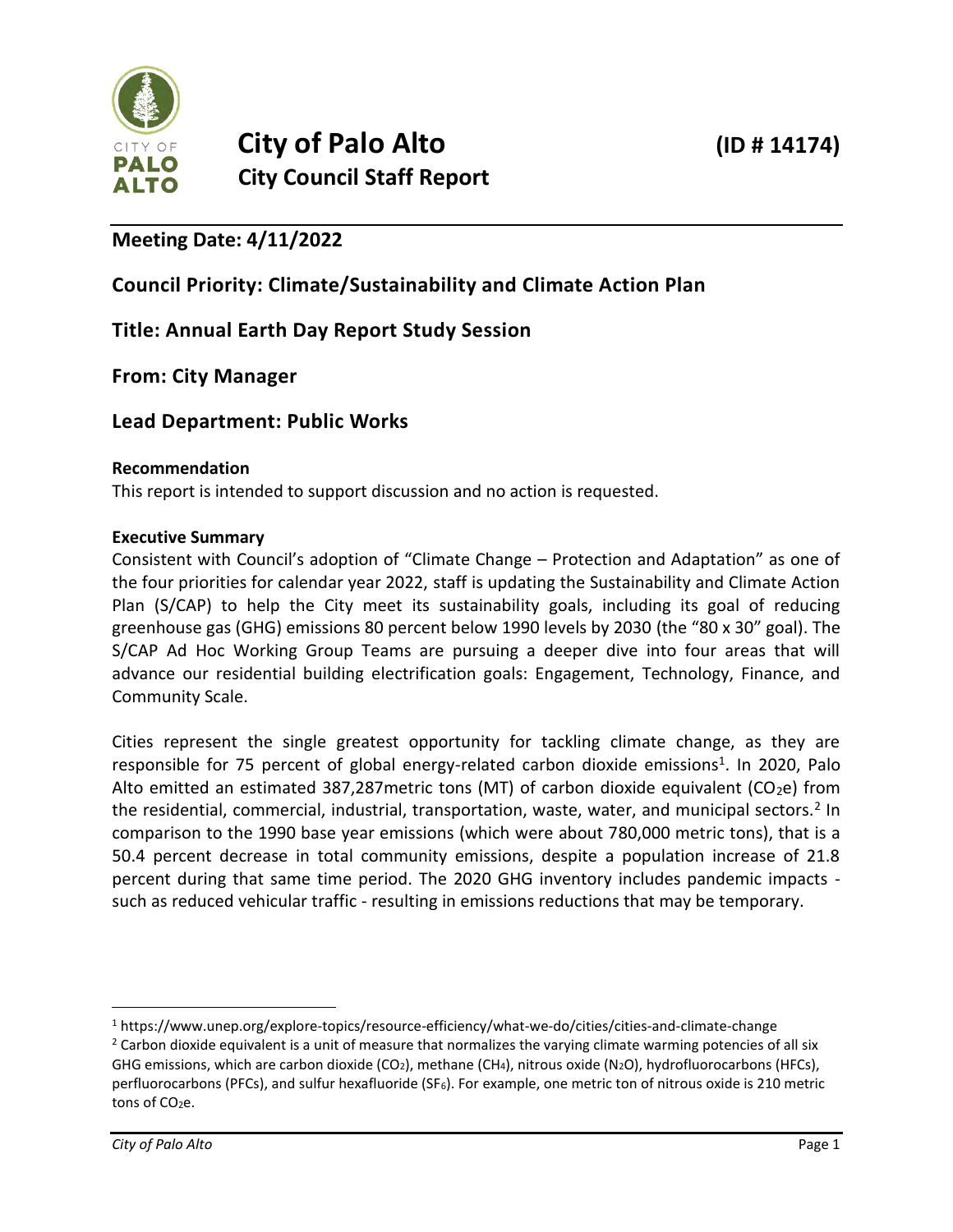The full 2020 GHG inventory can be found in Attachment A: 2020 Greenhouse Gas Inventory. A full comparison between the 1990 and 2020 inventories can be found in Attachment B: 1990 vs. 2020 Greenhouse Gas Emissions by Sector and Subsector.

## **Background**

In April 2016, City Council adopted the ambitious goal of [reducing GHG emissions to 80 percent](http://www.cityofpaloalto.org/news/displaynews.asp?NewsID=3534&TargetID=268)  [below 1990 levels by 2030](http://www.cityofpaloalto.org/news/displaynews.asp?NewsID=3534&TargetID=268)<sup>3</sup> (the "80 x 30" goal) - 20 years ahead of the State of California 80 x 50 target, and an interim step towards California's new statewide goal of achieving carbon neutrality by 2045<sup>4</sup>. In November 2016 the Council adopted the [S/CAP Framework](http://www.cityofpaloalto.org/civicax/filebank/blobdload.aspx?BlobID=60858)<sup>5</sup>, which has served as the road map for achieving Palo Alto's sustainability goals. In December 2017, Council accepted the [2018-2020 Sustainability Implementation Plan](https://www.cityofpaloalto.org/civicax/filebank/documents/63141) "Key Actions" as a summary of the City's work program<sup>6</sup>.

In early 2020, the City launched an S/CAP update to determine the goals and key actions needed to meet its sustainability goals, including the 80 x 30 goal. While GHG emissions reduction is not the only goal of the S/CAP, it is the major one. As a result of various City-led initiatives, programs, and activities focused on climate change and sustainability, by the end of 2020 Palo Alto reduced GHG emissions an estimated 50.4 percent from the 1990 baseline, despite a population increase of 21.8 percent during that same time period.

## **Discussion**

The City is fully committed to a sustainable future. The City owns, operates, and maintains a full-service utilities portfolio that provides electric, natural gas, fiber, water, and wastewater services to residents and businesses in Palo Alto. Palo Alto's continued leadership in advancing sustainability commitments has succeeded mainly because of the continued collaboration of community stakeholders, City departments, and the leadership of the City Council.

Staff presented a [Progress Report on the Sustainability and Climate Action Plan Update and](https://www.cityofpaloalto.org/files/assets/public/agendas-minutes-reports/reports/city-manager-reports-cmrs/2021/id.-13765-s-cap-update.pdf)  [S/CAP Ad Hoc Committee Work](https://www.cityofpaloalto.org/files/assets/public/agendas-minutes-reports/reports/city-manager-reports-cmrs/2021/id.-13765-s-cap-update.pdf)<sup>7</sup> to Council on December 13, 2021. Council and the Utilities Advisory Commission (UAC) held a [joint study session](https://www.cityofpaloalto.org/files/assets/public/agendas-minutes-reports/agendas-minutes/city-council-agendas-minutes/2022/20220307/20220307pccsmamendedfinal-linked.pdf)<sup>8</sup> to discuss sustainability and utility related items on March 7, 2022.

<sup>3</sup> <https://www.cityofpaloalto.org/news/displaynews.asp?NewsID=3534&TargetID=268>

<sup>&</sup>lt;sup>4</sup> In September 2018, Governor Brown signed California Executive Order B-55-18, setting the goal of achieving carbon neutrality as soon as possible, and no later than 2045. The state is to maintain net negative net emissions after 2045, meaning that GHG sinks must exceed GHG sources. The Executive Order explains that the carbon neutrality goal is layered on top of the state's existing commitments to reduce greenhouse gas emissions 40% below 1990 levels by 2030 (as codified in SB 32), and 80% below 1990 levels by 2050.

<sup>5</sup> <https://www.cityofpaloalto.org/civicax/filebank/documents/60858>

<sup>6</sup> <https://www.cityofpaloalto.org/civicax/filebank/documents/63141>

<sup>7</sup> [https://www.cityofpaloalto.org/files/assets/public/agendas-minutes-reports/reports/city-manager-reports](https://www.cityofpaloalto.org/files/assets/public/agendas-minutes-reports/reports/city-manager-reports-cmrs/2021/id.-13765-s-cap-update.pdf)[cmrs/2021/id.-13765-s-cap-update.pdf](https://www.cityofpaloalto.org/files/assets/public/agendas-minutes-reports/reports/city-manager-reports-cmrs/2021/id.-13765-s-cap-update.pdf)

<sup>8</sup> https://www.cityofpaloalto.org/files/assets/public/agendas-minutes-reports/agendas-minutes/city-councilagendas-minutes/2022/20220307/20220307pccsmamendedfinal-linked.pdf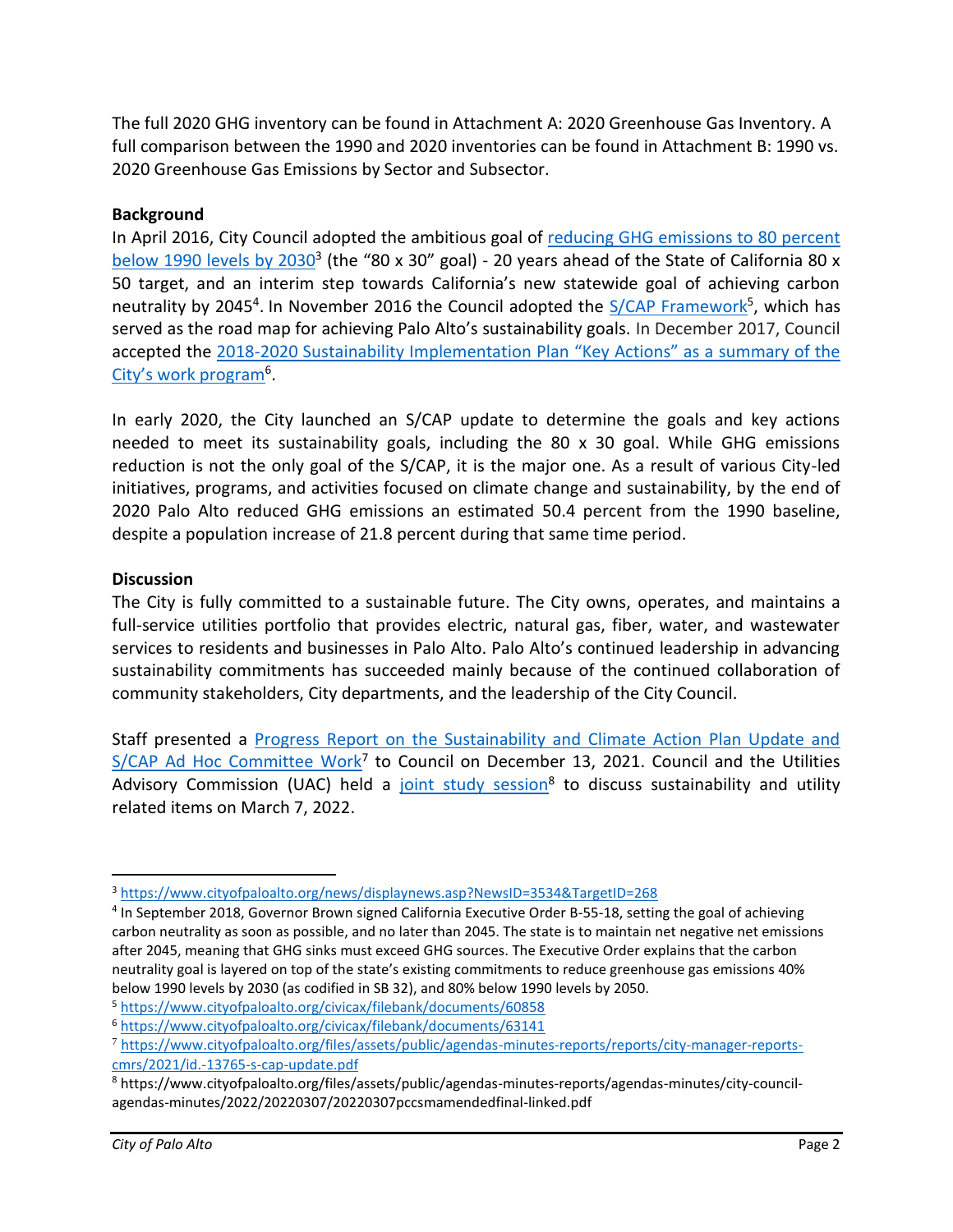## S/CAP and Residential Building Electrification

As the work of the S/CAP Ad Hoc Committee has progressed, it has become clearer that residential building electrification is a key area of focus if the City is to meet the 80 x 30 goal. Relative to the transition to Electric Vehicles already in process largely due to market forces, Palo Alto is in the very early stages of residential building electrification. Moreover, recent discussions have emphasized the importance of planning and implementing the improvements to the electrical grid necessary to support widespread electrification. The Utilities Department is working to address the grid infrastructure challenge, but it is critical for this work to occur in parallel with electrification efforts that are part of the strategy for the 80 x 30 goal. Additionally, the City's permitting and inspection processes for electrification projects must be able to scale efficiently for broader implementation.

The S/CAP Ad Hoc Working Group Teams are pursuing a deeper dive into four areas that will advance our residential building electrification goals:

- *Engagement.* The goals of this team include fine-tuning messaging on residential building electrification and developing a strategy and timeline for engagement.
- *Technology.* The goals of this team include reviewing current and emerging technologies and their feasibility for meeting the demands of a typical home and developing a strategy. The team will also consider the influence of electrification technologies that are implemented on the electrical grid improvements that are needed.
- *Finance.* The goals of this team include prioritizing the most feasible funding strategies and developing a strategy for financing S/CAP Implementation.
- *Community Scale.* The goals of this group include developing a strategy for piloting residential building electrification before full-scale implementation, with an emphasis on ensuring that the strategy begins to build significant momentum while also acknowledging electrical grid improvement needs. The team will also evaluate the fullscale implementation plan.

This work will be incorporated into the S/CAP Goals and Key Actions and Three-Year Work Plan. Grid modernization will be an important part of the teams' discussions, particularly the Technology team. The teams will be exploring different available policy options and technologies for managing electric system capacity while making it possible to move forward with residential electrification as rapidly as possible.

Recognizing the importance of the Working Group Team discussions, and acknowledging prior discussions with Council and UAC, the Ad Hoc Committee and staff developed a revised S/CAP timeline and a new residential building electrification timeline. Once the Council identifies a complete set of proposed S/CAP Goals and Key Actions, California Environmental Quality Act (CEQA) evaluation can commence.

The key milestones of the S/CAP and Residential Building Electrification Timeline include:

- April 2022: Launch Climate Pledge
- May 2022: Identify complete set of S/CAP Sustainability area Goals and Key Actions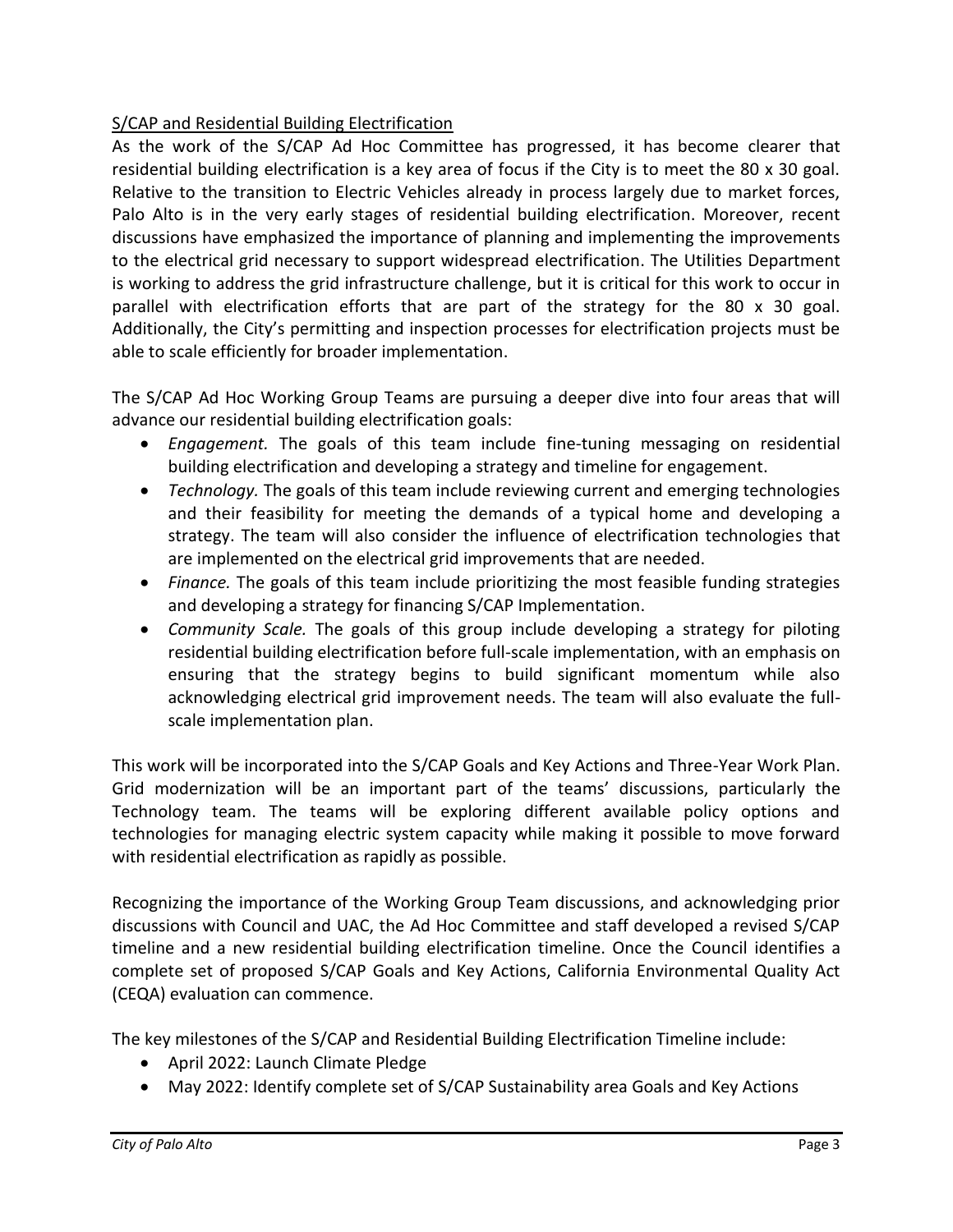- June 2022: Working Group Teams wrap-up recommendations
- July 2022: Refine proposed S/CAP Goals & Key Actions and revise Three-Year Work Plan with Working Group recommendations, draft S/CAP Report
- Mid-August 2022: Palo Alto Climate Action Summit, Climate Day of Action
- Late September 2022: Council Approval of Proposed S/CAP Goals and Key Actions and revised Three-Year Work Plan, Council review of draft S/CAP Report
- Late September 2022: Council Approval of Building Electrification Pilot and Long-Term Plan
- Late September 2022: Start California Environmental Quality Act (CEQA) evaluation of S/CAP
- March 2023: CEQA review completed
- April 2023: Council certification of CEQA and adoption of S/CAP

## Palo Alto's 2020 Greenhouse Gas Emissions Inventory

Cities represent the single greatest opportunity for tackling climate change, as they are responsible for 75 percent of global energy-related carbon dioxide emissions, mostly from transportation and buildings. The first step for cities to realize their potential is to identify and measure where their emissions come from.

Staff recognizes that these are unprecedented times created by the coronavirus pandemic. COVID-19 has brought disruption to cities and communities across the globe. On March 16, 2020, six Bay Area Counties - including Santa Clara – issued coordinated shelter-in place orders that were not phased out until more than two months later. The shelter-in place order, as well as changes in how and where people worked, greatly impacted energy use, vehicle miles traveled, and carbon dioxide emissions. The 2020 GHG inventory includes these pandemic impacts, resulting in emissions reductions that may be temporary.

In 2020, Palo Alto emitted an estimated 387,287metric tons (MT) of carbon dioxide equivalent  $(CO<sub>2</sub>e)$  from the residential, commercial, industrial, transportation, waste, water, and municipal sectors.<sup>9</sup> In comparison to the 1990 base year emissions (which were about 780,000 metric tons), that is a 50.4 percent decrease in total community emissions, despite a population increase of 21.8 percent during that same time period. Of that 50.4 percent reduction to-date, 47.3 percent of the total reduction came from achieving carbon neutrality for the City's electricity portfolio, 15.2 percent from reduction in natural gas consumption, 12.3 percent from declines in solid waste emissions, 23.8 percent from declines in transportation emissions, and the remaining reductions from other sources. In comparison to 2019, that is a 19.7 percent decrease in total community emissions. Staff recognizes that COVID-19 has brought disruption to cities and communities across the globe and greatly impacted daily life. The 2020 GHG inventory includes pandemic impacts - such as reduced vehicular traffic - resulting in emissions

 $9$  Carbon dioxide equivalent is a unit of measure that normalizes the varying climate warming potencies of all six GHG emissions, which are carbon dioxide (CO<sub>2</sub>), methane (CH<sub>4</sub>), nitrous oxide (N<sub>2</sub>O), hydrofluorocarbons (HFCs), perfluorocarbons (PFCs), and sulfur hexafluoride (SF<sub>6</sub>). For example, one metric ton of nitrous oxide is 210 metric tons of  $CO<sub>2</sub>e$ .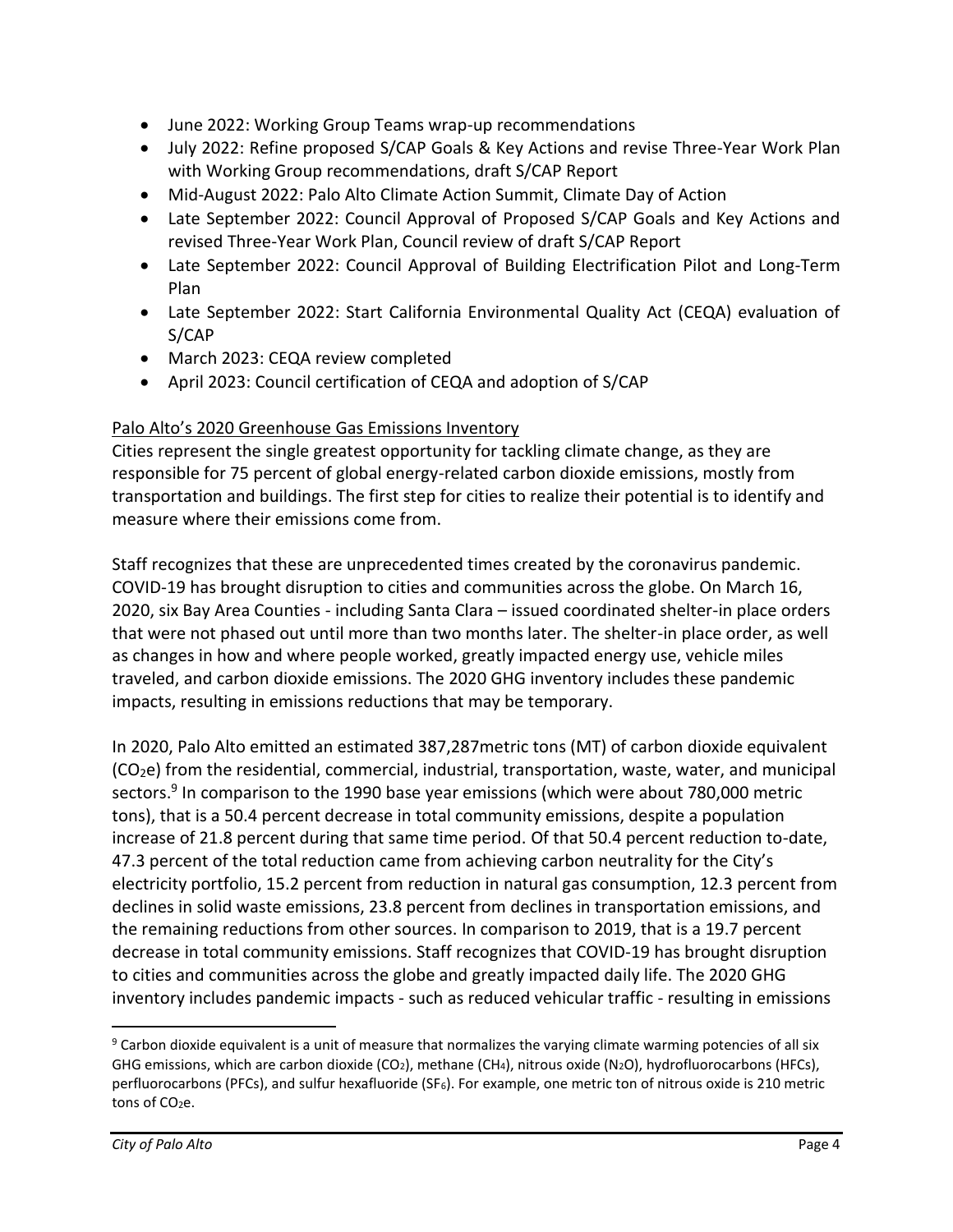reductions that may be temporary. Without the effects of the pandemic, emissions reductions from the 1990 base year would be closer to 41.5 percent versus the 50.4 percent figure.

A comparison of 1990, 2019, and 2020 GHG emissions is shown in [Figure 1.](#page-4-0) The full 2020 GHG inventory can be found in Attachment A: 2020 Greenhouse Gas Inventory. A full comparison between the 1990 and 2020 inventories can be found in Attachment B: 1990 vs. 2020 Greenhouse Gas Emissions by Sector and Subsector.

<span id="page-4-0"></span>

## **Figure 1: 1990 vs 2020 GHG Emissions by Sector**

As shown in [Figure 2,](#page-5-0) the two largest categories of emissions are transportation and mobile sources (including on-road transportation, airport emissions, off-road vehicles, and Caltrain commuter rail) and natural gas use (including residential, commercial, and industrial). Of the remaining emissions sources as of 2020, roughly 56.1 percent are from on-road transportation, 34.7 percent are from natural gas use, and the remainder are from other sources.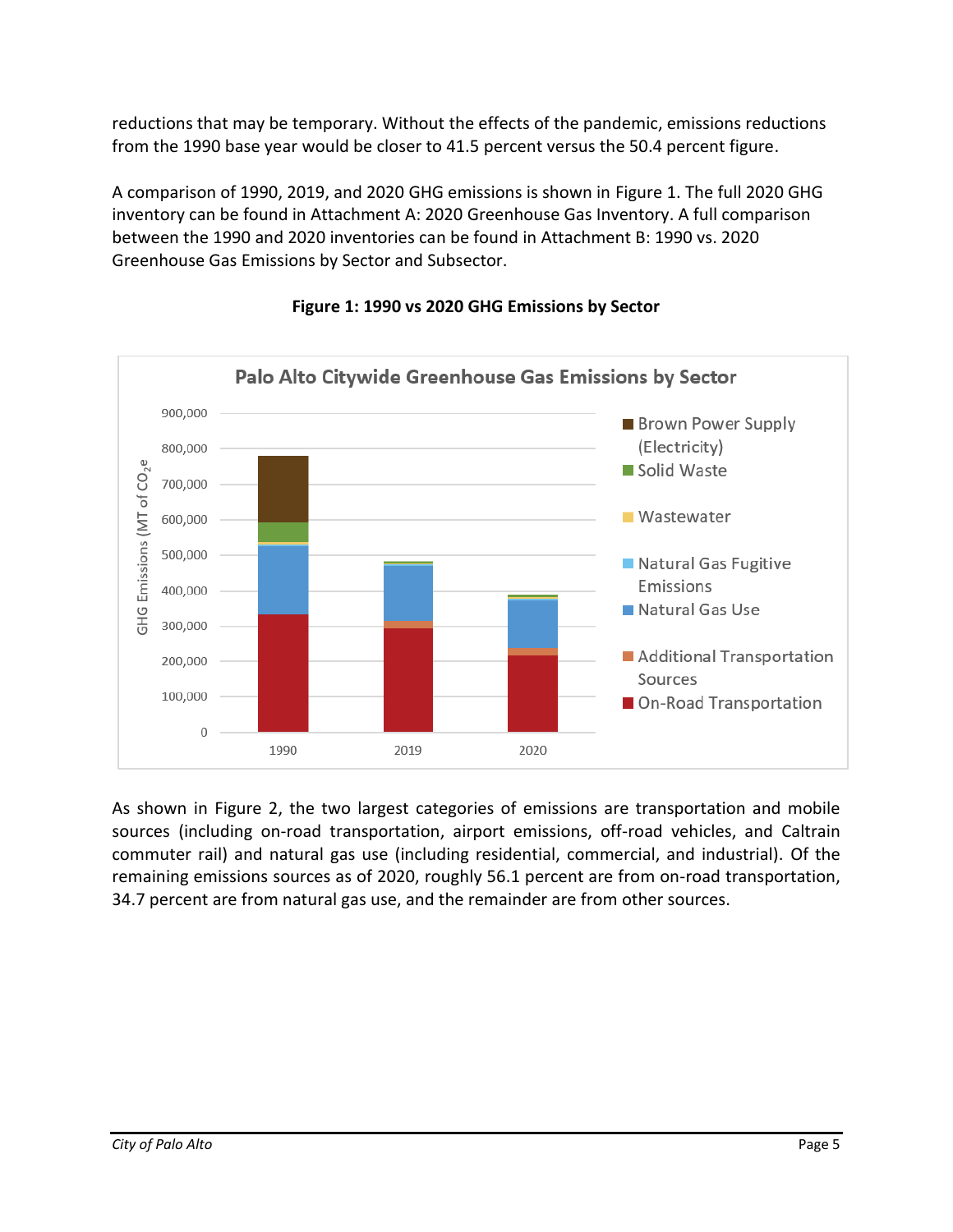<span id="page-5-0"></span>

#### **Figure 2: 2020 GHG Emissions by Sector**

#### **Timeline**

The S/CAP update timeline is provided in detail in this report's Discussion section. Community engagement and S/CAP Ad Hoc Committee and Council reviews are scheduled through September 2022, with Council adoption of the of the updated S/CAP expected in April 2023.

#### **Resource Impact**

Initiatives will be managed and funded across various departments and funds. Resources for some of the S/CAP initiatives are funded in current budgets; however it is anticipated that significant investments will be needed to pursue the expansion of S/CAP work across the City.

Additional resources were approved by the City Council during the FY 2022 Mid-Year Budget Review. These investments reflect the highest impact resource requests related to S/CAP communications, beginning to address the impact of electric system infrastructure upgrades, and beginning to address non-residential building electrification. A net addition of 6.25 positions were approved as well as the reclassification of existing resources.

Public Works Office of Sustainability adjustments (1.25 FTE) included reclassifying a 0.75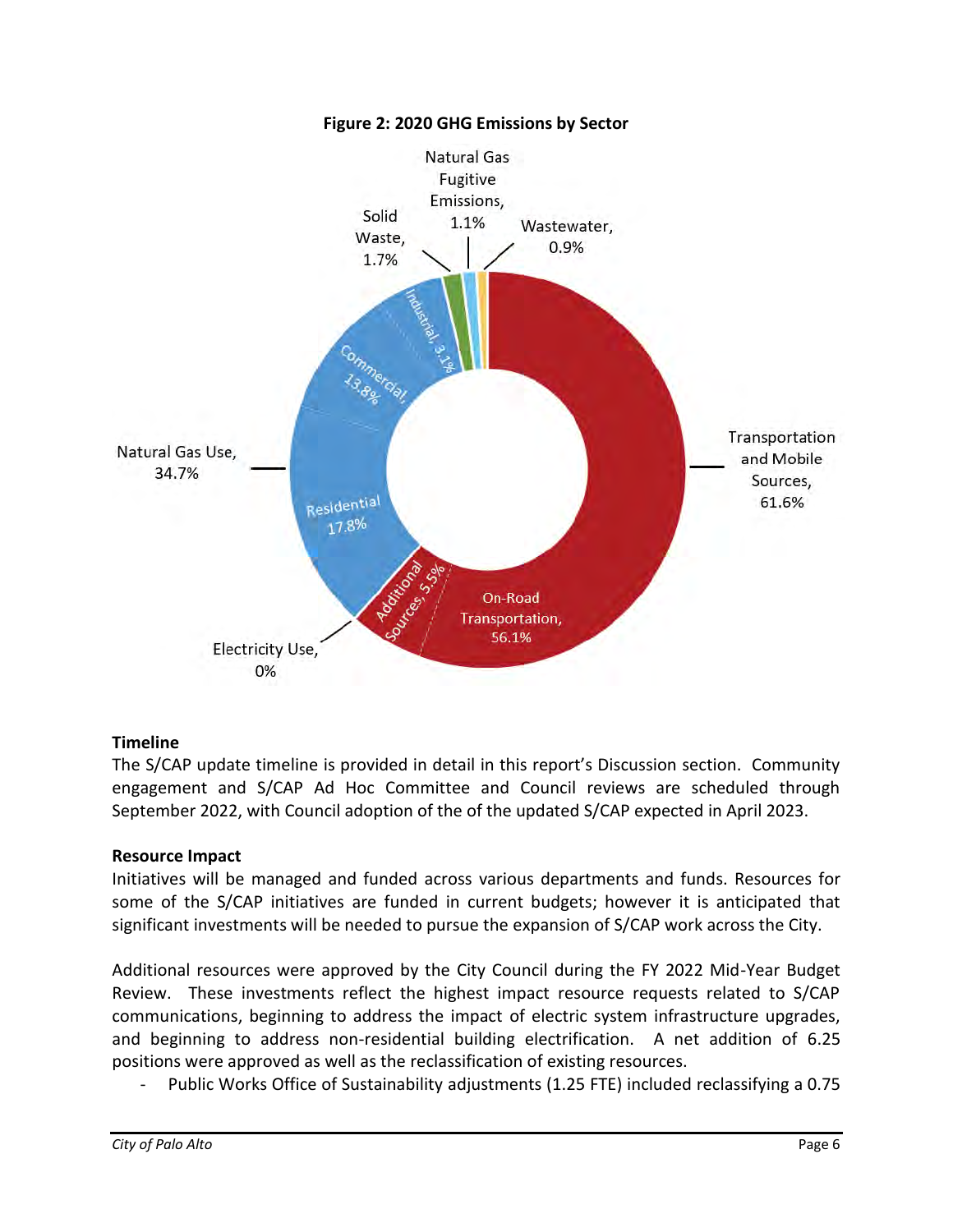FTE Management Analyst position to a 1.00 FTE Manager Environmental Control Program and adds a 1.00 FTE Environmental Specialist position. This work will be supported by the General Fund and various Enterprise Funds.

- The Utilities Department adjustments (5.00 FTE) included 1.00 FTE Electric Project Coordinator and 3.00 FTE Electric Project Engineers for increasing workload capacity in the Electric engineering and operations project management work functions; 1.00 FTE Utilities Programs Services Manager to focus on commercial energy efficiency and electrification; and 1.00 FTE Senior Engineer for technical oversight and scaling up the electrification program. The elimination of 1.00 FTE Metering Tech resulted in the addition of 5.0 positions to support S/CAP initiatives.

Staff is working with the Office of Management and Budget and the City Manager's Office to bring forward recommendations related to S/CAP needs as part of the Fiscal Year 2023 Proposed Budget, but most will need to be prioritized in consideration of competing priorities.

Funding and resources will be discussed in greater detail with the S/CAP Ad Hoc Committee.

## **Policy Implications**

The Earth Day Report aligns with one of the top four Council Priorities for CY 2022: "Climate Change – Protection and Adaptation".

#### **Stakeholder Engagement**

Stakeholder engagement on the S/CAP Update is wide-reaching and coordinated with multiple Departments. Efforts include direct engagement, webinars, social media outreach, website updates, Ad Hoc meeting participation, leveraging the City Manager's communication platforms, and more. Staff developed, and is implementing, an S/CAP Engagement Plan which identifies relevant stakeholders, proposed materials, and desired meeting milestones and outcomes. Stakeholder engagement is an integral part of the S/CAP Ad Hoc Committee's mission and one of the four areas of focus of the Working Group Teams.

#### **Environmental Review**

Council's review of this report is not a project under Section 21065 for purposes of the California Environmental Quality Act (CEQA). The final S/CAP Report will be evaluated consistent with CEQA prior to approval by the City.

#### **Attachments:**

- Attachment A: 2020 GHG Inventory
- Attachment B: 1990 vs 2020 GHG Emissions by Sector and Subsector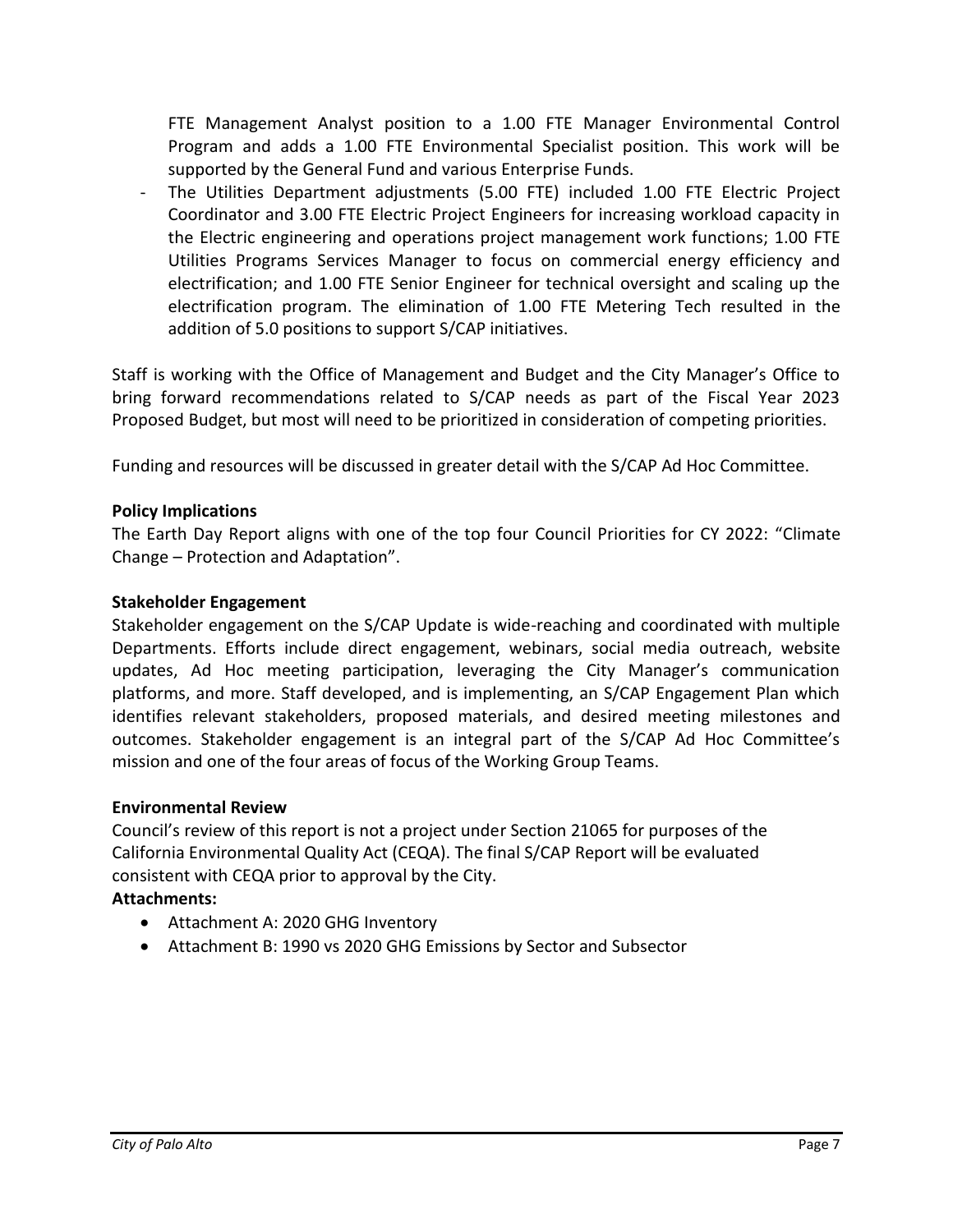## **Attachment A: Palo Alto's 2020 Greenhouse Gas Emissions Inventory**

## **1.a. Overview of Methodology for Quantifying Greenhouse Gas Emissions**

Cities represent the single greatest opportunity for tackling climate change, as they are responsible for 75 percent of global energy-related carbon dioxide emissions, mostly from transportation and buildings. The first step for cities to realize their potential is to identify and measure where their emissions come from. There are two types of Greenhouse Gas (GHG) emissions inventories:

- 1. **Generation-based GHG inventory** This measurement method helps a community understand its level of emissions based on community energy use. It includes 1) direct consumption of energy, 2) consumption of energy via the electrical grid, and 3) emissions from the treatment/decomposition of waste. This is the industry-accepted methodology for quantifying community GHG emissions, with emissions reported by emission source category<sup>1</sup>.
- 2. **Consumption-based GHG inventory** This measurement method helps a community understand its level of emissions based on consumption. It offers an alternative, more holistic, approach for quantifying emissions within a community, quantifying consumption of goods and services (including food, clothing, electronic equipment, etc.) by residents of a city, with emissions reported by consumption category.

Staff did not complete a consumption-based GHG inventory, though staff believes there would be value in completing one eventually. The California Air Resources Board (CARB) has been tasked with developing an implementation framework and accounting to track consumptionbased emissions over time.<sup>2</sup> In particular, this framework needs to address how to account for the embodied emissions in the food, goods, and services the community purchases that are not covered by generation-based GHG inventories. While Palo Alto will await State guidance on how to account for these consumption-based emissions reductions, the community can work to reduce these emissions in the meantime.

In 2014, World Resources Institute, C40 Cities Climate Leadership Group (C40) and ICLEI – Local Governments for Sustainability (ICLEI)<sup>3</sup> partnered to create global standard protocol for GHG inventories. The official GHG Protocol standard for Cities,<sup>4</sup> also known as GPC, provides a robust framework for accounting and reporting city-wide GHG emissions. AECOM utilized this framework when developing our 2020 GHG inventory. It seeks to:

 $<sup>1</sup>$  There are two reporting frameworks commonly used by cities: the U.S. Community Protocol and the Global</sup> Protocol for Communities (GPC). Palo Alto uses the GPC framework.

<sup>2</sup> Executive Department State of California. (2019). Executive Order B-55-18 to Achieve Carbon Neutrality. [https://www.ca.gov/archive/gov39/wp-content/uploads/2018/09/9.10.18-Executive-Order.pdf.](https://www.ca.gov/archive/gov39/wp-content/uploads/2018/09/9.10.18-Executive-Order.pdf)

<sup>&</sup>lt;sup>3</sup> Formerly the International Council for Local Environmental Initiatives, renamed in 2003 to ICLEI – Local Governments for Sustainability.

<sup>4</sup> The GPC is the official protocol specified by the Global Covenant of Mayors and defines what emissions must be reported and how.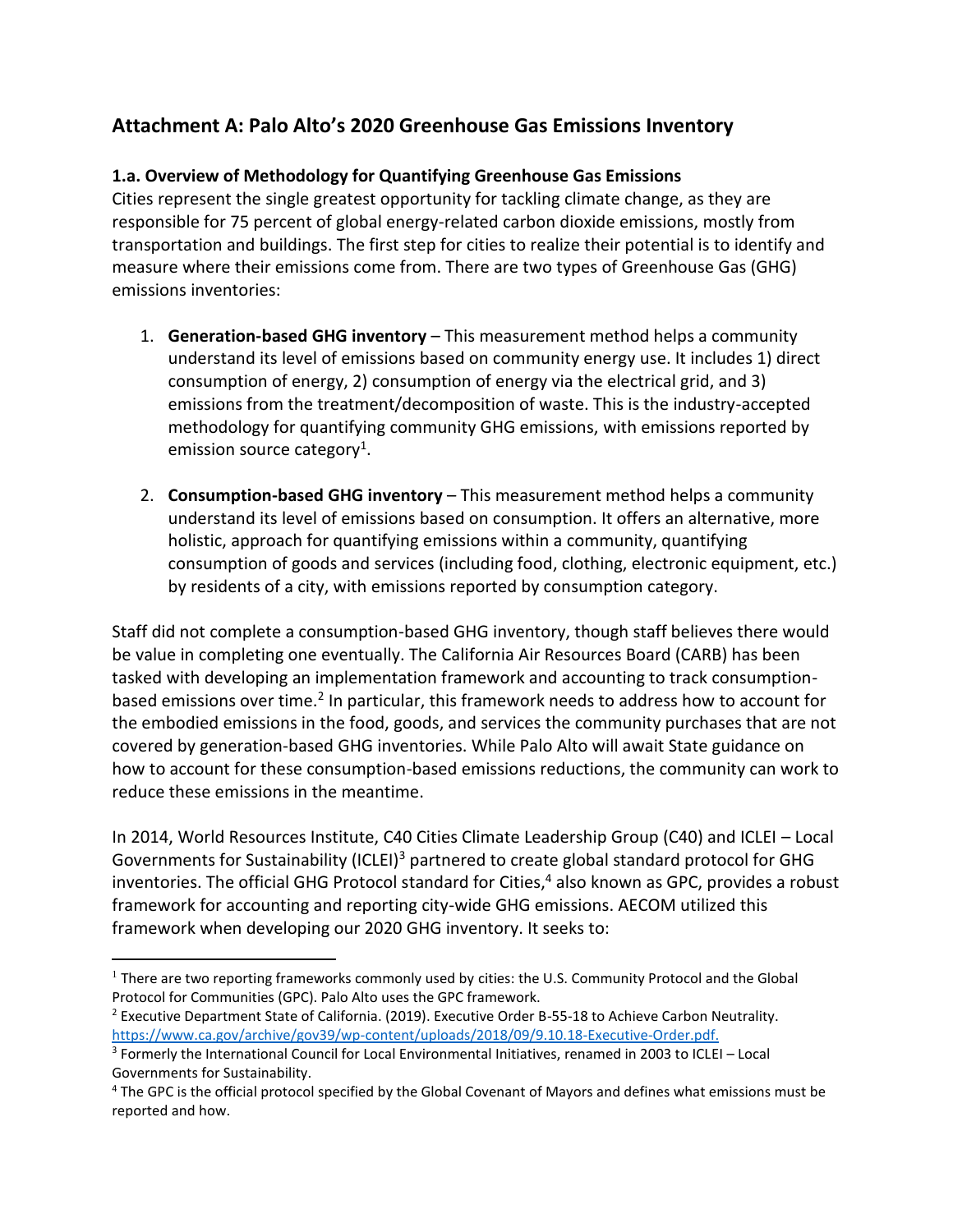- Help cities develop a comprehensive and robust GHG inventory to support climate action planning
- Help cities establish a base year emissions inventory, set reduction targets, and track their performance
- Ensure consistent and transparent measurement and reporting of GHG emissions between cities, following internationally recognized GHG accounting and reporting principles
- Enable city inventories to be aggregated at subnational and national levels
- Demonstrate the important role that cities play in tackling climate change, and facilitate insight through benchmarking – and aggregation – of comparable data

Palo Alto's first generation-based inventory was completed for 2005 and then extrapolated for 1990 (the baseline year). Beginning in 2010, new community GHG inventories were completed annually, enabling Palo Alto to track progress over time.

The 2020 Palo Alto GHG inventory uses the approach and methods provided by the GPC and was completed by AECOM. Inventory calculations were performed using the ClearPath<sup>5</sup> tool. The City's GHG inventory conforms to the GPC Basic protocol.

The GPC Basic protocol describes three emissions scopes for community emissions:

- **Scope 1:** GHG emissions from sources located within the city boundary, such as stationary fuel consumption.
- **Scope 2:** GHG emissions occurring because of the use of grid-supplied electricity, heat, steam, and/or cooling within the city boundary
- **Scope 3:** All other GHG emissions that occur outside the city boundary as a result of activities taking place within the city boundary

This inventory follows the city-inducted framework in the GPC, which totals GHG emissions attributable to activities taking place within the geographic boundary of the city<sup>6</sup>. Under the BASIC reporting level as defined by GPC, the inventory requirements cover scope 1 and scope 2 emissions from stationary energy and transportation, as well as all emissions resulting from waste generating within the city boundary.

## **1.b. Palo Alto's 2020 GHG Emissions**

We recognize that these are unprecedented times created by the coronavirus pandemic. COVID-19 has brought disruption to cities and communities across the globe. On March 16, 2020, six Bay Area Counties - including Santa Clara – issued coordinated shelter-in place orders that were not phased out until more than two months later. The shelter-in place order, as well as changes in how and where people worked, greatly impacted energy use, vehicle miles

<sup>5</sup> <https://icleiusa.org/clearpath/>

<sup>6</sup> [https://ghgprotocol.org/sites/default/files/standards/GHGP\\_GPC\\_0.pdf](https://ghgprotocol.org/sites/default/files/standards/GHGP_GPC_0.pdf)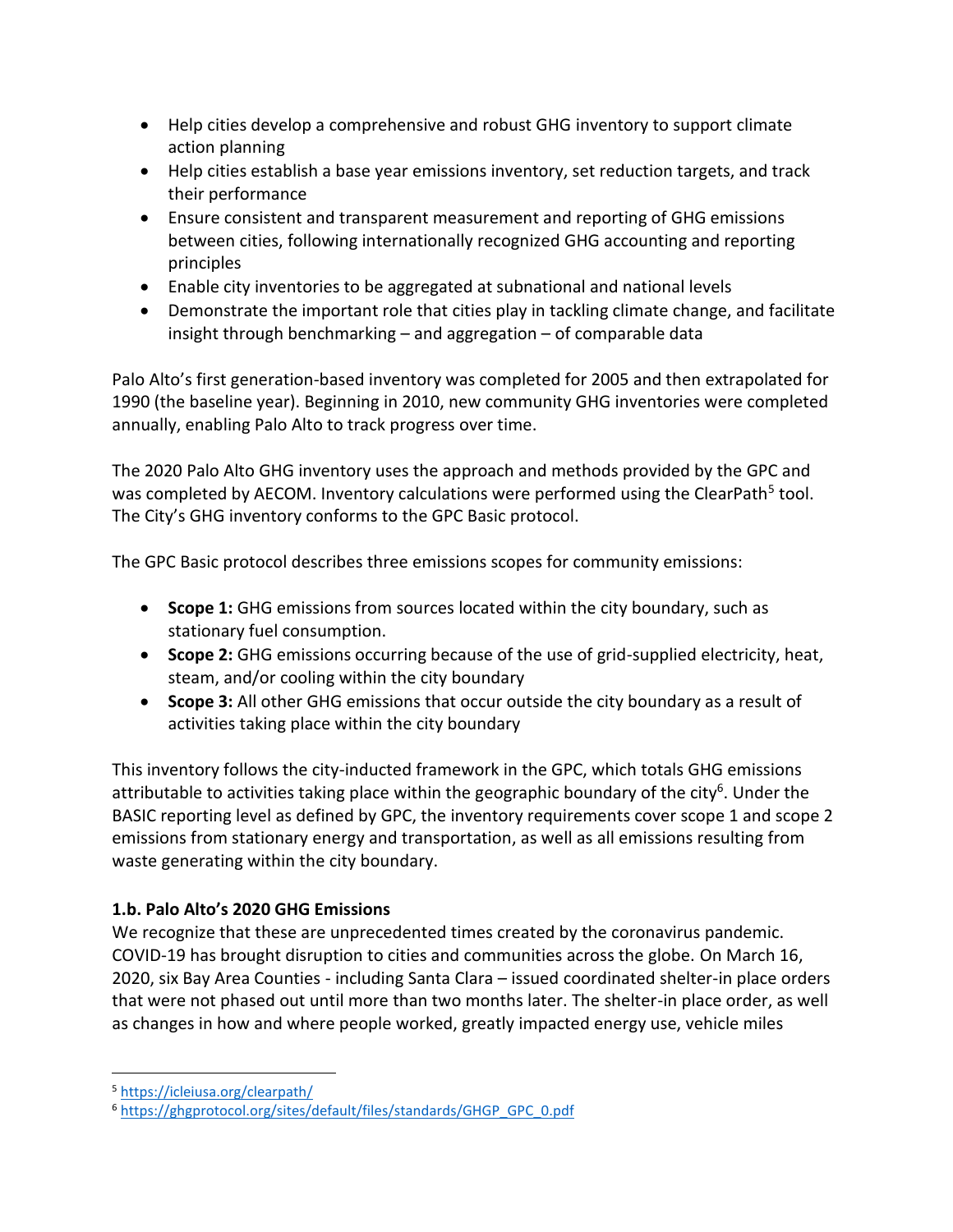traveled, and carbon dioxide emissions. The 2020 inventory includes these pandemic impacts, resulting in emissions reductions that may be temporary.

In 2020, Palo Alto emitted an estimated 387,287 metric tons (MT) of carbon dioxide equivalent (CO2e) from the residential, commercial, industrial, transportation, waste, water, and municipal sectors.<sup>7</sup> In comparison to the 1990 base year, that is a 50.4 percent decrease in total community emissions, despite a population increase of 21.8 percent during that same time period. Of that 50.4 percent reduction to-date, 47.3 percent came from achieving carbon neutrality for the City's electricity portfolio, 15.2 percent from reduction in natural gas consumption, 12.3 percent from declines in solid waste emissions, 23.8 percent from declines in transportation emissions, and the remaining reductions from other sources. In comparison to 2019, that is a 19.7 decrease in total community emissions. Without the effects of the pandemic, emissions reductions would be closer to 41.5 percent.

Of the remaining emissions sources as of 2020, roughly 56.1 percent are from on-road transportation, 34.7 percent are from natural gas use, and the remainder are from other sources. A comparison of 1990, 2019, and 2020 GHG emissions is shown in [Figure 1](#page-9-0) and [Table 1.](#page-10-0) The full comparison between the inventories can be found in Attachment A: 1990 vs. 2020 Greenhouse Gas Emissions by Sector and Subsector. Additional existing emissions sources that were missing from the 1990 GHG inventory were included in the 2020 GHG inventory to comply with the GPC Basic protocol (Airport Emissions, Off-road Vehicles, Caltrain Commuter Rail, Composting, and Palo Alto Landfill Gas Flaring). As shown in Attachment A, a total of 25,150 MT CO<sub>2</sub>e was added from GHG emissions sources that were not included previously, accounting for 6.5 percent of total emissions.

<span id="page-9-0"></span>**Figure 1: 1990 vs 2020 GHG Emissions by Sector**

 $7$  Carbon dioxide equivalent is a unit of measure that normalizes the varying climate warming potencies of all six GHG emissions, which are carbon dioxide (CO<sub>2</sub>), methane (CH<sub>4</sub>), nitrous oxide (N<sub>2</sub>O), hydrofluorocarbons (HFCs), perfluorocarbons (PFCs), and sulfur hexafluoride (SF<sub>6</sub>). For example, one metric ton of nitrous oxide is 210 metric tons of CO<sub>2</sub>e.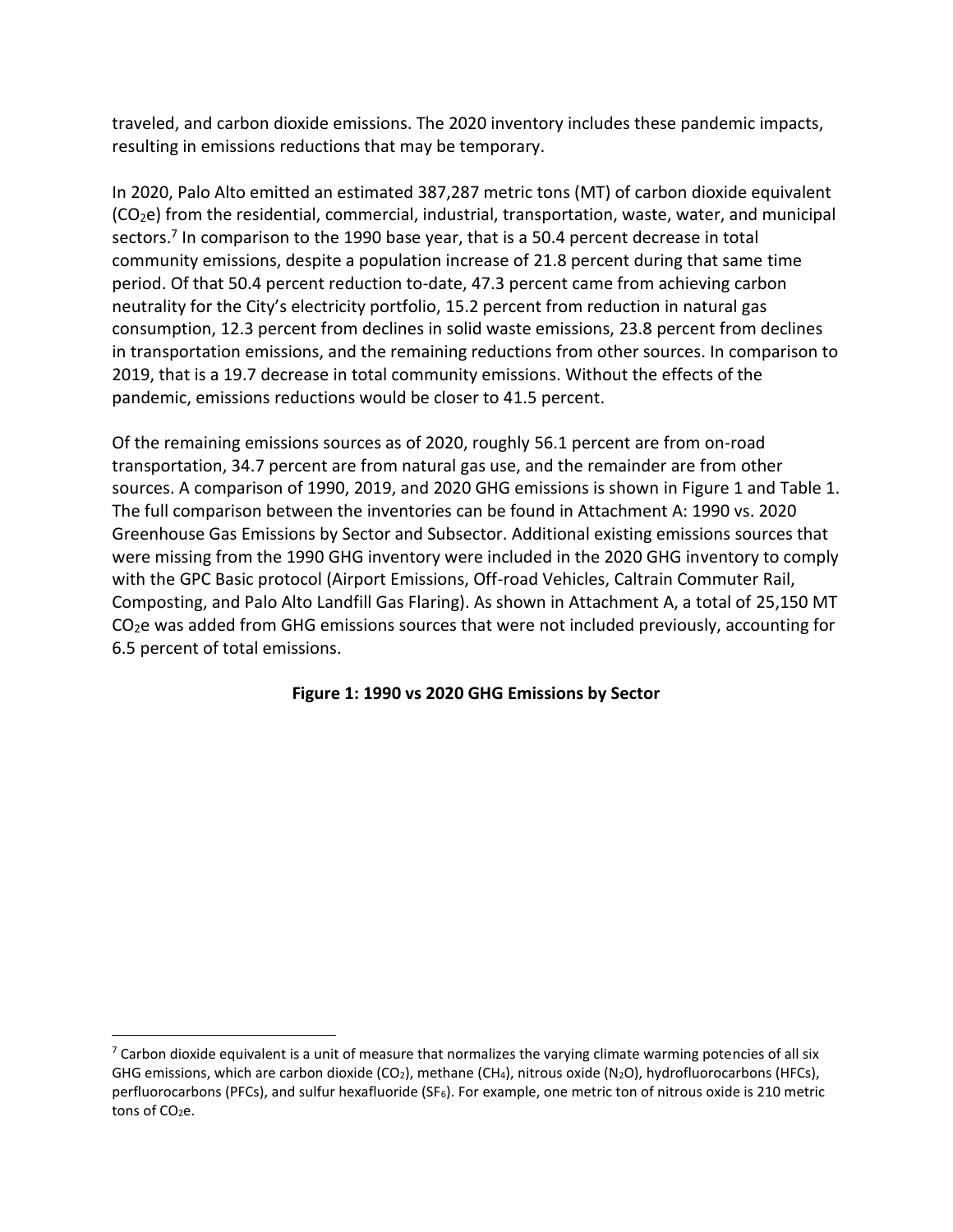

#### **Table 1: 1990 vs 2020 GHG Emissions by Sector**

<span id="page-10-0"></span>

| <b>Sector</b>                              | <b>1990 GHG</b><br>emissions<br>(MT CO <sub>2</sub> e) | <b>2019 GHG</b><br>emissions<br>(MT CO <sub>2</sub> e) | <b>2020 GHG</b><br>emissions<br>(MT CO <sub>2</sub> e) | <b>Percent</b><br><b>Change in</b><br>2020<br>from 1990 |
|--------------------------------------------|--------------------------------------------------------|--------------------------------------------------------|--------------------------------------------------------|---------------------------------------------------------|
| <b>On-Road Transportation</b>              | 331,840                                                | 293,413                                                | 217,279                                                | $-34.5%$                                                |
| <b>Additional Transportation Sources</b>   |                                                        | 21,668                                                 | 21,244                                                 | n/a                                                     |
| <b>Natural Gas Use</b>                     | 194,000                                                | 153,509                                                | 134,365                                                | $-30.7%$                                                |
| <b>Natural Gas Fugitive Emissions</b>      | 4,718                                                  | 5,009                                                  | 4,384                                                  | $-7.1%$                                                 |
| Wastewater                                 | 8,504                                                  | 2,197                                                  | 3,355                                                  | $-60.5%$                                                |
| <b>Solid Waste</b>                         | 55,057                                                 | 6,531                                                  | 6,660                                                  | - 87.9%                                                 |
| <b>Brown Power Supply (Electricity)</b>    | 186,000                                                |                                                        |                                                        | $-100%$                                                 |
| Total GHG Emissions (MT CO <sub>2</sub> e) | 780,119                                                | 482,237                                                | 387,287                                                | $-50.4%$                                                |

As shown in [Figure 2,](#page-11-0) the two largest categories of emissions are transportation and mobile sources (including on-road transportation, airport emissions, off-road vehicles, and Caltrain commuter rail) and natural gas use (including residential, commercial, and industrial).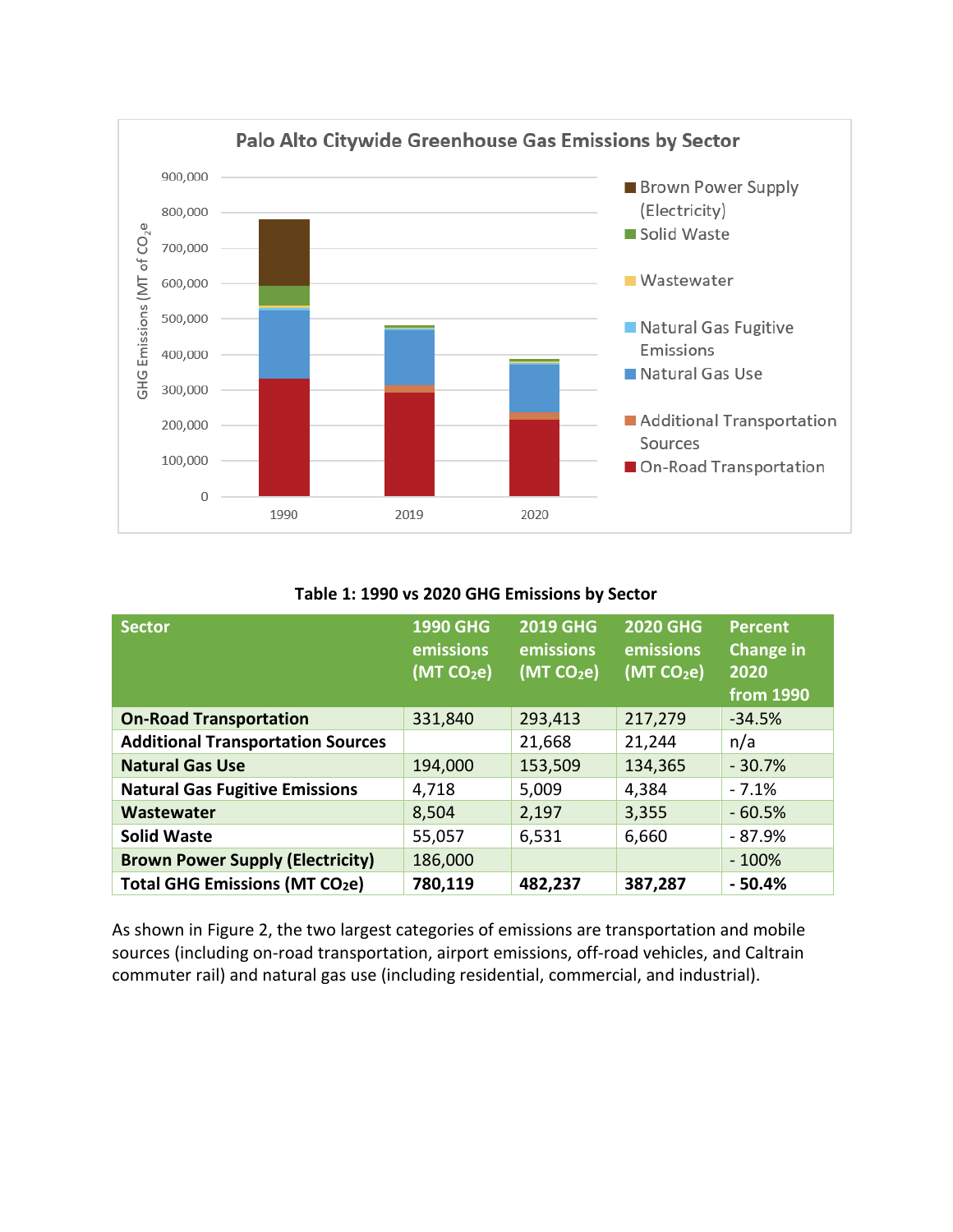<span id="page-11-0"></span>

**Figure 2: 2020 GHG Emissions by Sector**

Transportation and mobile sources include emissions from private, commercial, and fleet vehicles driven within the City's geographical boundaries, as well as the emissions from public transit vehicles and the City-owned fleet. Off-road vehicles include airport ground support, construction and mining, industrial, light commercial, portable equipment, and transportation refrigeration.

Natural gas use includes emissions that result from natural gas consumption in both private and public sector buildings and facilities, and residential, commercial, and industrial sources. Fugitive Emissions related to natural gas consumption are calculated separately and are discussed in Section 1.d. The City's electricity supply has been carbon neutral since 2013, when Council approved a Carbon Neutral Electric Resource Plan, committing Palo Alto to pursuing only carbon-neutral electric resources and effectively eliminating all GHG emissions from the City's electric portfolio.

## **1.c. Transportation and Mobile Sources**

In 2020, transportation and mobile sources accounted for roughly 61.6 percent of total 2020 GHG emissions in Palo Alto. As shown in [Table 2,](#page-12-0) transportation and mobile sources consist of: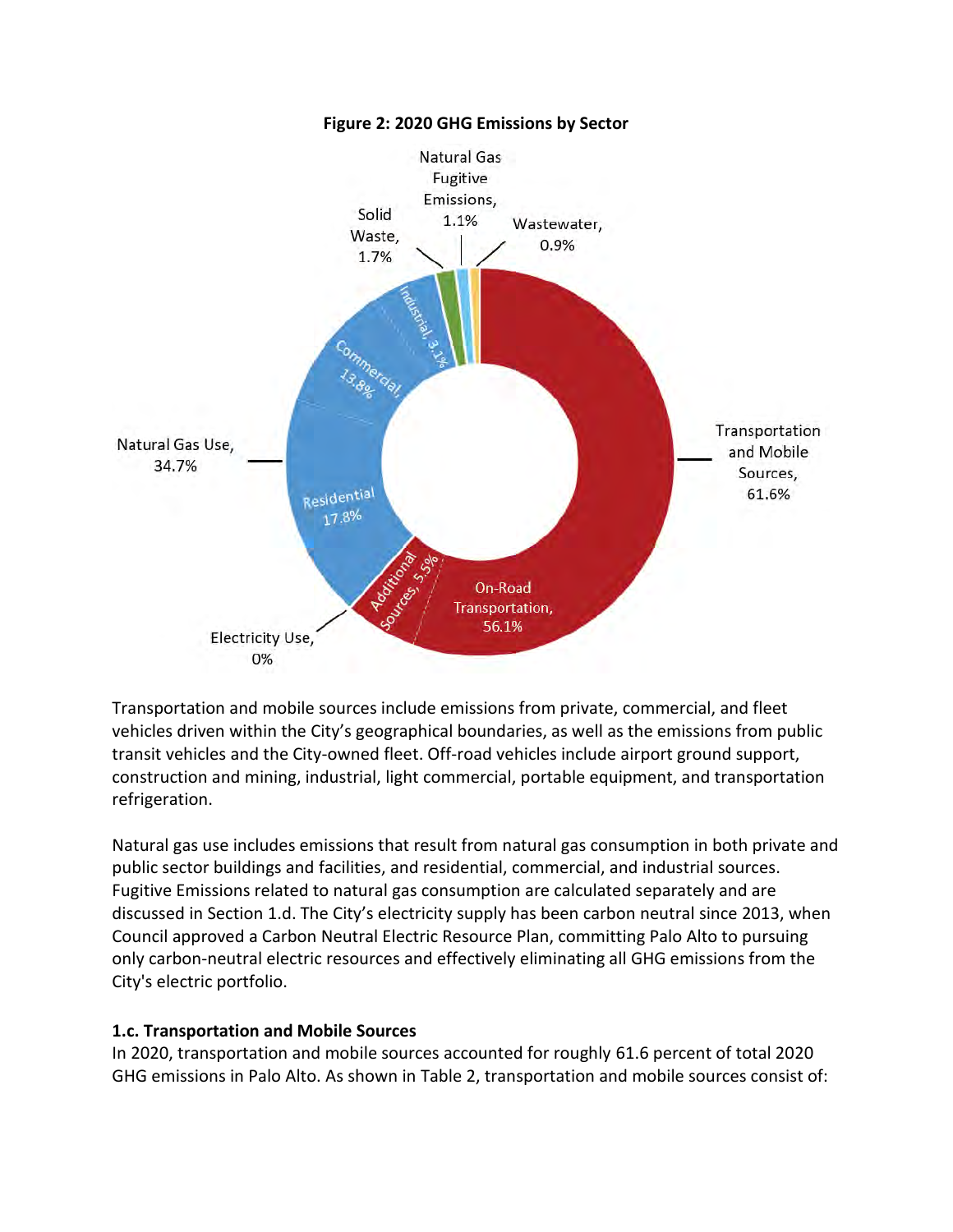- On-Road Transportation This includes all daily vehicular trips made entirely within the Palo Alto city limits, one-half of daily vehicular trips with an origin within Palo Alto city limits and a destination outside of Palo Alto city limits (this assumes that Palo Alto shares half the responsibility for trips traveling from other jurisdictions), and one-half of daily vehicular trips with an origin outside Palo Alto city limits and a destination within Palo Alto city limits (this assumes that Palo Alto shares the responsibility of trips traveling to other jurisdictions). Vehicular trips through Palo Alto are not included because Palo Alto cannot solely implement policies that influence the trip-making behavior. Rather, through trips are assigned to other jurisdictions that can influence either the origin or destination side of the trip-making behavior.
- Airport Emissions This includes emissions from take-offs and landings from trips that start and end at Palo Alto Airport. This includes emergency services helicopters, sightseeing helicopters, and training flights. Flights that take-off from Palo Alto Airport but land elsewhere, and flights that land in Palo Alto Airport but take-off from elsewhere are not included per GPC Basic.
- Off-road Vehicles This includes airport ground support (based on take-offs and landings), construction and mining, industrial (based on employment data), light commercial (based on employment data), portable equipment (e.g. back-pack leaf blower, based on service population), and transportation refrigeration units (based on service population).

<span id="page-12-0"></span>

| <b>Subsector</b>                                           | <b>2019 GHG</b><br>emissions<br>(MTCO <sub>2</sub> e) | <b>2020 GHG</b><br>emissions<br>(MTCO <sub>2</sub> e) | <b>Percent of</b><br><b>Total 2020</b><br><b>Emissions (%)</b> |
|------------------------------------------------------------|-------------------------------------------------------|-------------------------------------------------------|----------------------------------------------------------------|
| <b>On-Road Transportation</b>                              | 293,413                                               | 217,279                                               | 56.1%                                                          |
| <b>Airport Emissions</b>                                   | 2,192                                                 | 1,664                                                 | 0.4%                                                           |
| <b>Off-road Vehicles</b>                                   | 14,634                                                | 15,029                                                | 3.9%                                                           |
| <b>Caltrain Commuter Rail</b>                              | 4,842                                                 | 4,552                                                 | 1.2%                                                           |
| <b>Total Transportation &amp; Mobile</b><br><b>Sources</b> | 315,081                                               | 238,523                                               | 61.6%                                                          |

• Caltrain Commuter Rail – This includes emissions from Caltrain travel within Palo Alto.

**Table 2: 2020 Transportation and Mobile Sources**

Estimating vehicles miles traveled (VMT) is a complicated process and is one of the few emissions sources that the City does not estimate annually. Forecasts of on-road transportation emissions are typically based on outputs from a travel forecasting model, other accounting-type method (sketch models), or Big Data (vehicle navigation data from built-in GPS and locationbased services data from cell-phones). Previously, Fehr & Peers provided VMT estimates for 2019, 2030, and 2040. Per the current Santa Clara Valley Transportation Authority (VTA) transportation model, in 2019 Palo Alto's annual VMT was roughly 952,584,400. However, the model that Fehr & Peers used to provide VMT estimates was based on pre-pandemic travel patterns. The temporary Shelter-in Place order, combined with more people working from home, resulted in a decrease in VMT throughout the Bay Area. Comparing California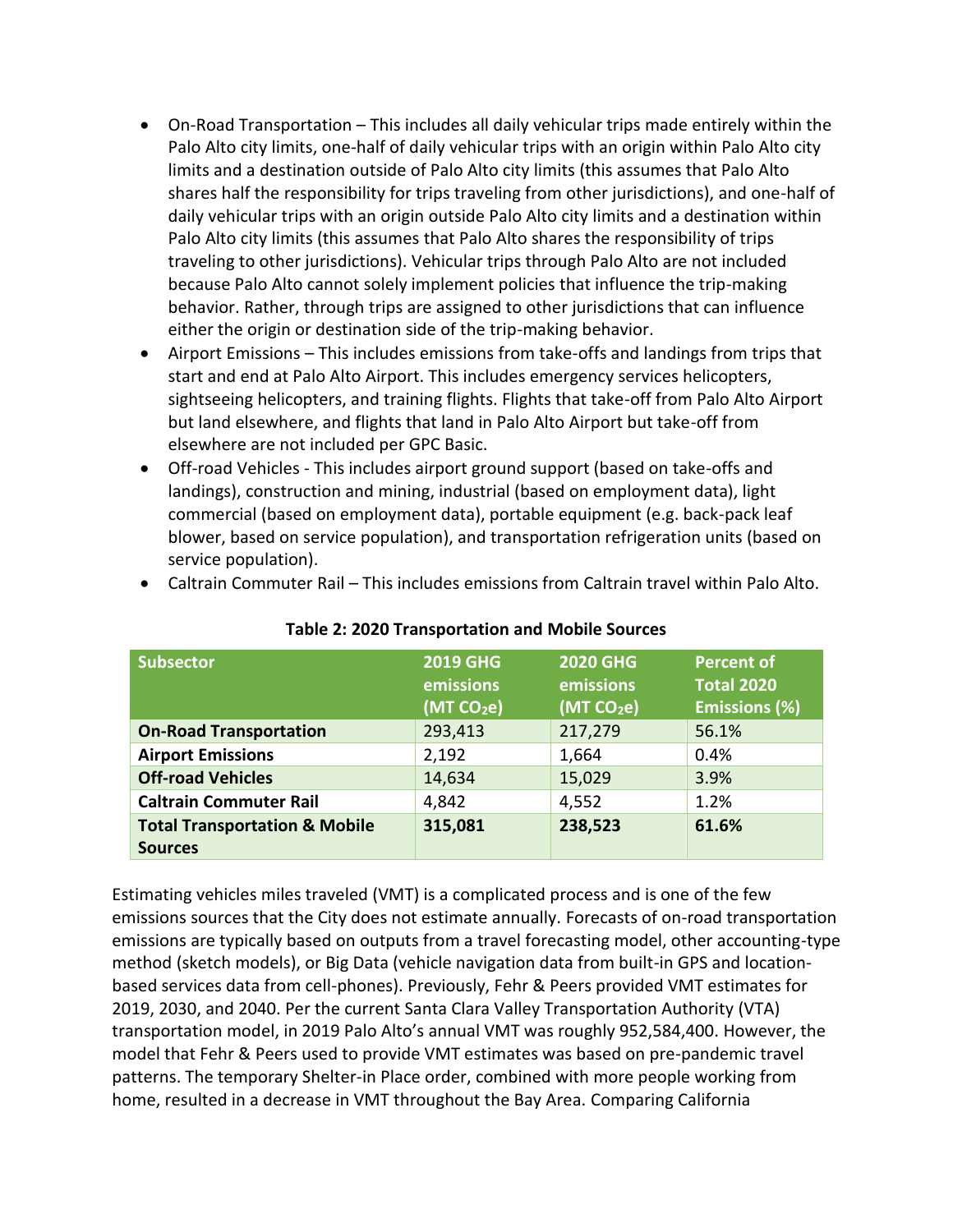Department of Transportation traffic count data<sup>8</sup> during the same two-week period starting the Tuesday after Thanksgiving, the data shows that in Santa Clara County, VMT dropped 23.4 percent in 2020 compared to 2019. While the traffic count data is for all of Santa Clara County and not exclusive to Palo Alto, the 23.4 percent reduction in VMT was used to estimate Palo Alto's 2020 annual VMT. The VTA model used to calculate Palo Alto's 2019 annual VMT is only updated every few years, so until the model is updated to better reflect changes in VMT due to the pandemic, we are limited in our options for modeling our VMT annually.

If we include the effects of the pandemic on VMT, on-road transportation accounts for approximately 56.1 percent of Palo Alto's total emissions, with a 25.9 percent decrease from 2019 and a 34.5 percent decrease from 1990. However, these reductions are largely because of the pandemic and may be temporary. If we don't adjust Palo Alto's annual VMT to better reflect the effects of the pandemic on transportation, then on-road transportation would account for approximately 62.5 percent of Palo Alto's total emissions, with a 2.9 percent decrease from 2019 and a 14.1 percent decrease from 1990.

Off-road transportation accounts for approximately 3.9 percent of Palo Alto's total emissions, with a 2.7 percent increase from 2019. Off-road transportation emissions were not calculated in 1990. It is important to note that most of the off-road transportation emissions are based on models at the County level that were not adjusted to reflect any pandemic-induced activity changes.

Caltrain electrification is a key component of the Caltrain Modernization program<sup>9</sup>, with Caltrain scheduled to be electrified in 2023. Once the Caltrain Modernization program is complete, most of the Caltrain commuter rail emissions will be eliminated.

## **1.d Natural Gas Use**

In 2020, natural gas emissions accounted for 34.7 percent of total 2020 GHG emissions in Palo Alto, with a 12.5 percent decrease from 2019 and a 30.7 percent decrease from 1990. As shown in [Table 3,](#page-14-0) Palo Alto's total natural consumption in 2020 was 25,267,739 therms. Residential energy accounts for 17.8 percent of total emissions, commercial energy accounts for 13.8 percent of total emissions, and industrial energy accounts for 3.1 percent of total emissions. The pandemic drastically affected natural gas consumption. The temporary shelter-in place order, as well as changes in how and where people worked, resulted in major changes in the commercial and industrial sectors, with fewer people staying in hotels, going to restaurants, and going to retail establishments. Natural gas emissions decreased by 19,763 MT CO<sub>2</sub>e between 2019 to 2020, representing 20.1 percent of total emissions reductions.

City Council unanimously approved Palo Alto's Carbon Neutral Natural Gas Plan on December 5, 2016. The Natural Gas Plan, implemented on July 1, 2017, achieves carbon neutrality for the gas supply portfolio by 1) purchasing high-quality carbon offsets equivalent to our City and

<sup>8</sup> https://dot.ca.gov/programs/traffic-operations/census

<sup>9</sup> https://calmod.org/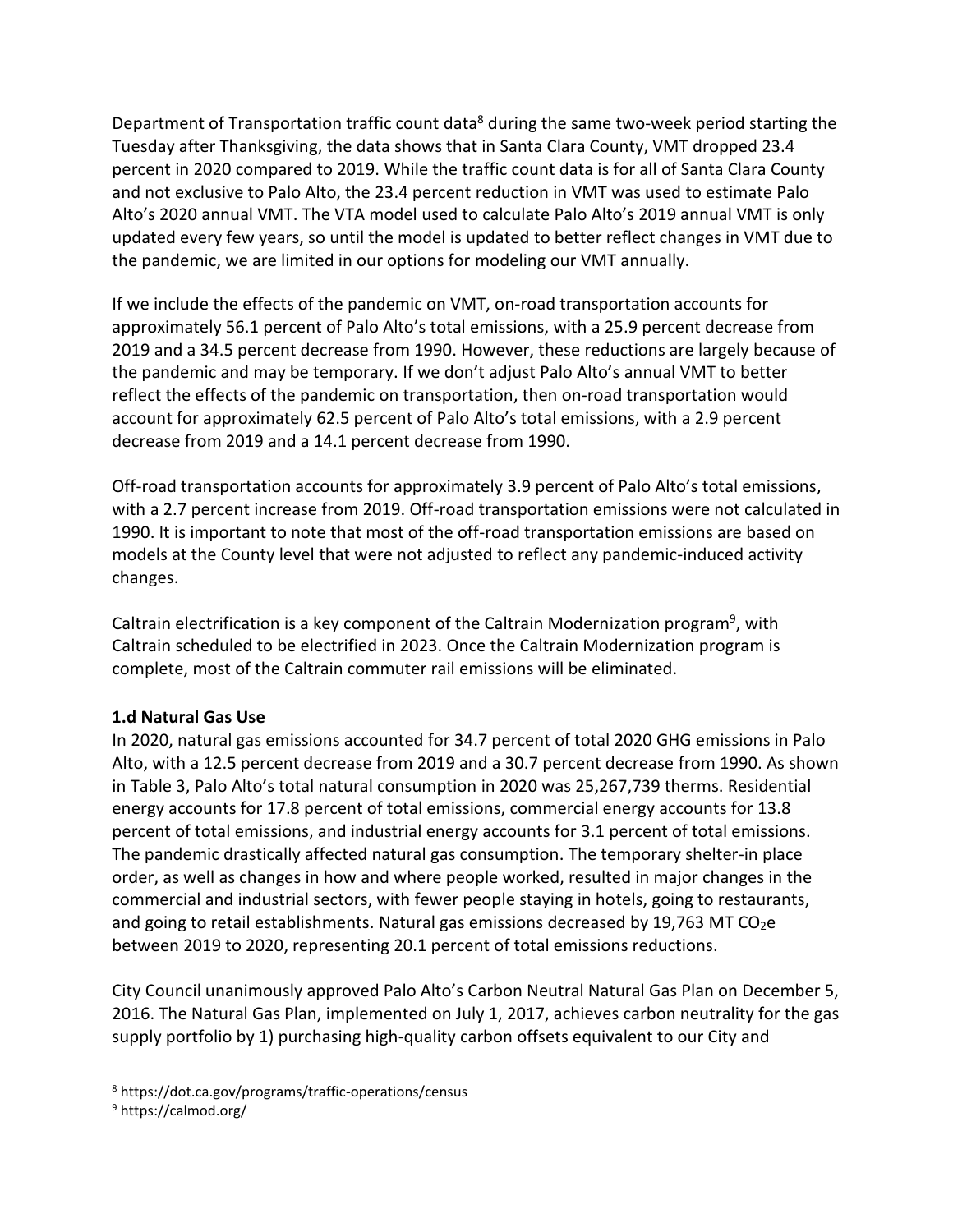community natural gas emissions; 2) pursuing efficiency strategies to reduce natural gas use, and 3) seeking opportunities to fund local offsets that finance actual emissions reductions in Palo Alto and the surrounding region. As a bridging strategy, carbon offsets are being purchased in an amount equal to the GHG emissions caused by natural gas use within the City. However, offsets are not included in this GHG inventory.

<span id="page-14-0"></span>

| <b>Subsector</b>             | 2019<br><b>Consumption</b><br>(Therms) | <b>2019 GHG</b><br>emissions<br>(MT CO <sub>2</sub> e) | 2020<br><b>Consumption</b><br>(Therms) | <b>2020 GHG</b><br>emissions<br>(MT CO <sub>2</sub> e) | <b>Percent of Total</b><br><b>2020 Emissions</b><br>(%) |
|------------------------------|----------------------------------------|--------------------------------------------------------|----------------------------------------|--------------------------------------------------------|---------------------------------------------------------|
| <b>Residential Energy</b>    | 13,565,360                             | 72,149                                                 | 12,952,262                             | 68,889                                                 | 17.8%                                                   |
| <b>Industrial Energy</b>     | 2,707,034                              | 14,373                                                 | 2,253,635                              | 11,961                                                 | 3.1%                                                    |
| <b>Commercial Energy</b>     | 12,954,768                             | 66,987                                                 | 10,061,842                             | 53,515                                                 | 13.8%                                                   |
| <b>Total Natural Gas Use</b> | 28,867,162                             | 153,509                                                | 25,267,739                             | 134,365                                                | 34.7%                                                   |

## **Table 3: 2020 Natural Gas Use**

#### **Natural Gas Fugitive Emissions**

Natural gas is mainly methane (CH<sub>4</sub>), some of which escapes during the drilling, extraction, and transportation processes. Such releases are known as fugitive emissions. The primary sources of these emissions may include equipment leaks, evaporation losses, venting, flaring and accidental releases. Methane is a potent greenhouse gas – approximately 25 times more powerful than carbon dioxide over a 100-year timescale.

In 2020, natural gas fugitive emissions accounted for 1.1 percent of total 2020 GHG emissions in Palo Alto, which is decrease of 12.5 percent from 2019 and a decrease of 7.1 percent from 1990. Per the GPC, fugitive emissions from natural gas are based on overall community consumption and a leakage rate of 0.03 percent.

As mentioned in Section 1.a., the GPC Basic methodology includes GHG emissions attributable to activities taking place within the geographic boundary of the city. As such, the 2020 GHG inventory does not include a category of emissions that are called "upstream emissions".

#### **1.e. Solid Waste**

In 2020, Palo Alto's solid waste diversion rate was 84 percent. "Diversion" includes all waste prevention, reuse, recycling, and composting activities that "divert" materials from landfills. In 2015, the national average of landfill diversion was 34.7 percent. In 2017, California's statewide diversion rate was 58 percent, which continues to outpace the 50 percent diversion mandate set for local jurisdictions.<sup>10</sup> The City uses the diversion rate to measure progress on waste reduction and resource conservation goals. As shown in Figure 3**: [Annual Diversion Rate](#page-15-0)  [Percentage](#page-15-0)**, the diversion rate of 84 percent is an improvement from the rate of 62 percent in

<sup>10</sup> <https://www.calrecycle.ca.gov/lgcentral/goalmeasure/disposalrate/graphs/estdiversion>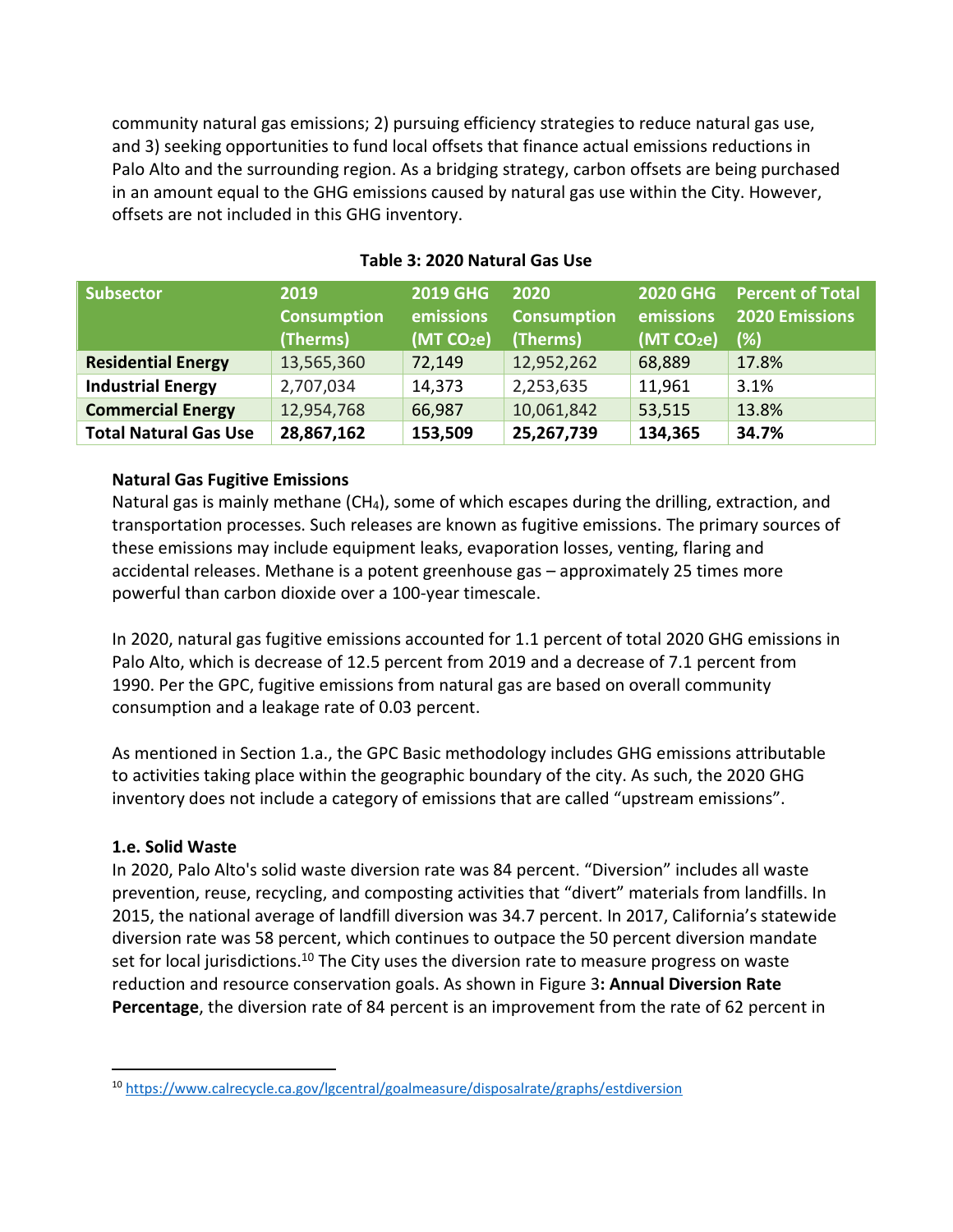2007 but has remained relatively flat the last few years. As part of the 2016 S/CAP Framework, Council adopted a goal of 95 percent diversion of materials from landfills by 2030<sup>11</sup>.

<span id="page-15-0"></span>

**Figure 3: Annual Diversion Rate Percentage**

Solid waste emissions accounted for 1.7 percent of total 2020 GHG emissions in Palo Alto, which is an increase of 2 percent from 2019 and a decrease of 87.9 percent from 1990. It must be noted that solid waste emissions were calculated using a different methodology than 1990 forthe 2020 GHG inventory.<sup>12</sup> In addition, as shown in

[Table](#page-16-0) **4**, the 1990 inventory included Palo Alto Landfill Gas Fugitive emissions, whereas the 2020 inventory did not, and the 2020 inventory included composting emissions at the ZeroWaste Energy Development Company's (ZWED) Dry Fermentation Anaerobic Digestion (AD) Facility in San Jose, CA, composting emissions at the Synagro El Nido Central Valley Composting (CVC) facility in Dos Palos, as well as Palo Alto Landfill Gas Flaring Emissions while the 1990 inventory did not. The increase in solid waste emissions from 2019 is due largely to the increase in composting emissions. The 2019 data source for ZWED compost feedstock is no longer available. The new data source shows an undercount of 2019 ZWED compost by more than double what was previously reported. In addition, compost emissions from wastewater sludge at Synargo was not included in previous GHG emissions inventories, since the wastewater sludge is a new source of emissions related to the decommissioning of the sewage

<sup>11</sup> <https://www.cityofpaloalto.org/civicax/filebank/documents/64814>

 $12$  The 1990 Solid Waste emissions were calculated using the EPA WARM methodology, which includes lifecycle emissions and emissions from landfilling recyclable material; waste was landfilled inside and outside Palo Alto. The 2020 Solid Waste emissions were calculated using the ICLEI (Local Governments for Sustainability) ClearPath tool, which includes composting and Palo Alto landfill gas flaring emissions; waste is landfilled and composted outside of Palo Alto and methane flared in closed landfill.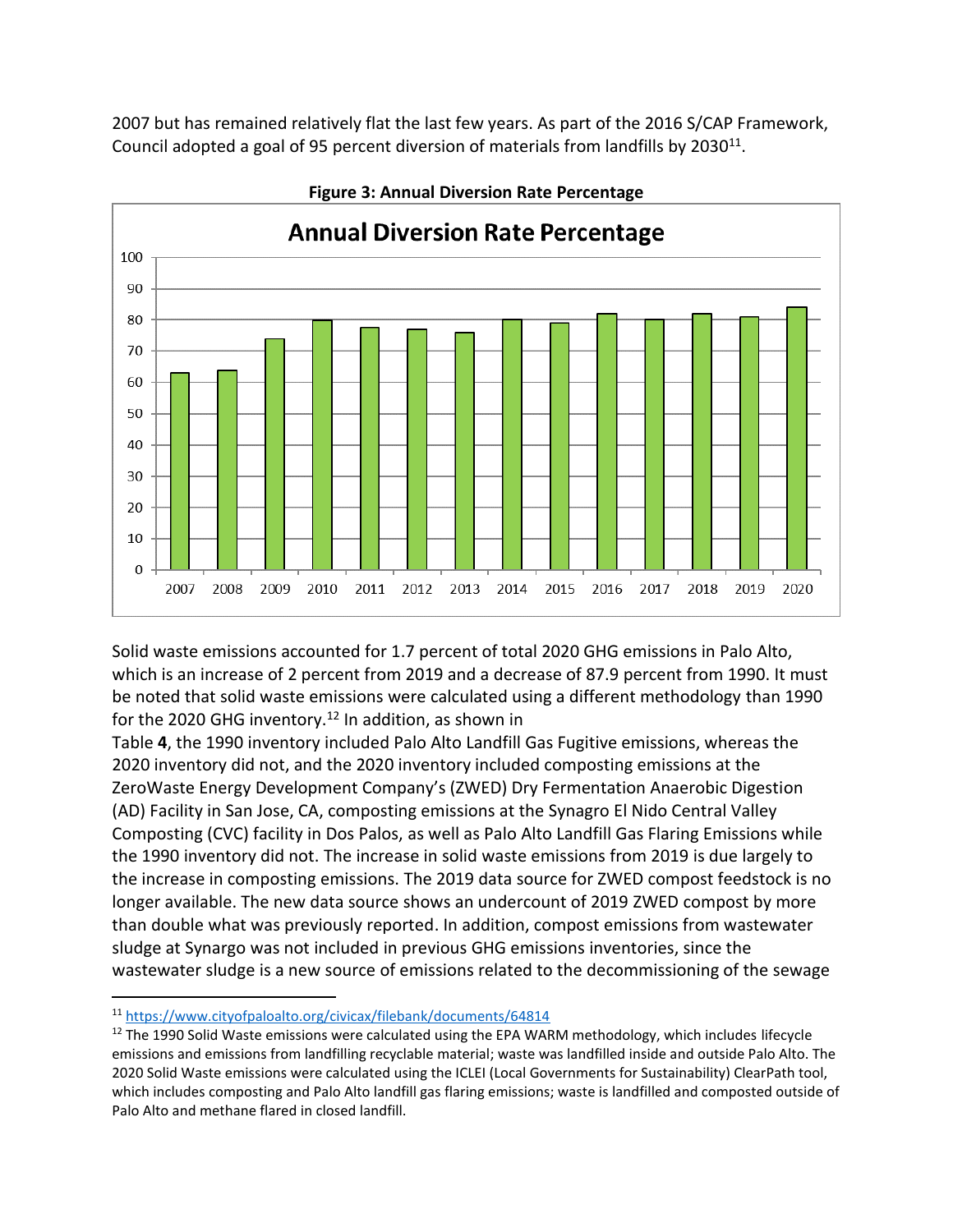sludge incinerators, as described in further detail in section 1.f. We are not updating the 2019 GHG inventory but recognize that the new data source and new source of emissions for composting related emission results in an overly inflated increase in composting emissions relative to 2019.

<span id="page-16-0"></span>In 2020, emissions from landfills located within the community accounted for 1.2 percent of total waste emissions.

| <b>Subsector</b>                                 | <b>1990 GHG</b><br>emissions<br>(MT CO <sub>2</sub> e) | <b>2019 GHG</b><br>emissions<br>(MT CO <sub>2</sub> e) | <b>2020 GHG</b><br>emissions<br>(MTCO <sub>2</sub> e) | Percent of<br><b>Total 2020</b><br><b>Emissions (%)</b> |
|--------------------------------------------------|--------------------------------------------------------|--------------------------------------------------------|-------------------------------------------------------|---------------------------------------------------------|
| <b>Composting</b>                                | Not included                                           | 731                                                    | 1,623                                                 | 0.4%                                                    |
| <b>Palo Alto Landfill Gas</b><br><b>Flaring</b>  | Not included                                           | 281                                                    | 316                                                   | 0.1%                                                    |
| <b>Palo Alto Landfill Gas</b><br><b>Fugitive</b> | 24,325                                                 | $n/a^{13}$                                             | n/a                                                   | n/a                                                     |
| <b>Landfill Waste</b>                            | 30,732                                                 | 5,519                                                  | 4,721                                                 | 1.2%                                                    |
| <b>Total</b>                                     | 55,057                                                 | 6,531                                                  | 6,660                                                 | 1.7%                                                    |

#### **Table 4: 1990 vs 2020 Solid Waste Emissions by Subsector**

Waste emissions result from organic material decomposing in the anaerobic conditions present in a landfill and releasing methane  $(CH_4)$  – a greenhouse gas much more potent than  $CO_2$ . Organic materials (e.g., paper, plant debris, food waste, etc.) generate methane within the anaerobic environment of a landfill while non-organic materials (e.g., metal, glass, etc.) do not.

## **1.f. Wastewater**

In 2020, wastewater emissions accounted for 0.9 percent of total 2020 GHG emissions in Palo Alto, which is an increase of 52.7 percent from 2019 and a decrease of 60.5 percent from 1990. These emissions include wastewater biosolid treatment (which includes biosolid composing, anaerobic digestion, and incineration) and wastewater treatment and effluent. As shown in [Table 5,](#page-17-0) the increase in wastewater emissions from 2019 is due to a new emissions source wastewater biosolid treatment. In March 2019, the City of Palo Alto's Regional Water Quality Control Plant (RWQCP) replaced the City facility with the largest energy use - the sewage sludge incinerators - with a more environmentally friendly Sludge Dewatering and Truck Loadout Facility. The updated treatment process will reduce climate-warming GHG emissions by approximately 15,000 MT of  $CO<sub>2</sub>e$  per year – this approximates the carbon dioxide emissions of 3,000 passenger cars. The replacement technologies dewater the sludge and send it to farm areas to produce agricultural soil supplements. While the addition of wastewater biosolid treatment increased wastewater emissions compared to 2019, as shown in Figure 4**[: RWQCP](#page-17-1)  [Historical Total Greenhouse Gas Emissions](#page-17-1)**, the elimination of energy use related emissions

<sup>&</sup>lt;sup>13</sup> Not included because the landfill was closed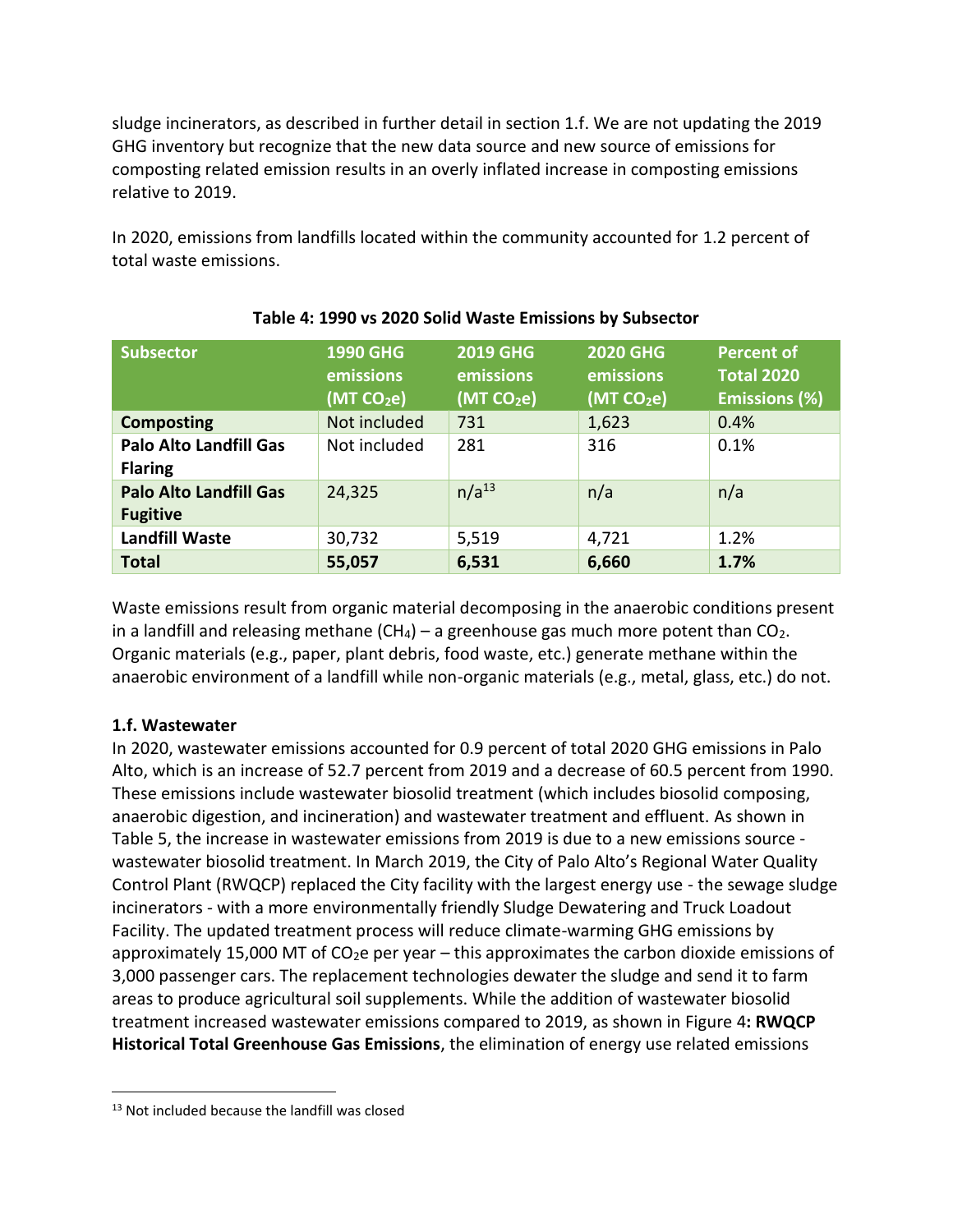from the decommissioned sewage sludge incinerators far exceeds the additional emissions from wastewater biosolid treatment.

<span id="page-17-0"></span>

| <b>Subsector</b>                                      | <b>1990 GHG</b><br>emissions<br>(MT CO <sub>2</sub> e) | <b>2019 GHG</b><br>emissions<br>(MT CO <sub>2</sub> e) | <b>2020 GHG</b><br>emissions<br>(MTCO <sub>2</sub> e) | <b>Percent of</b><br><b>Total 2020</b><br><b>Emissions (%)</b> |
|-------------------------------------------------------|--------------------------------------------------------|--------------------------------------------------------|-------------------------------------------------------|----------------------------------------------------------------|
| <b>Wastewater Biosolid</b><br>Treatment <sup>14</sup> | n/a                                                    | 812 (new)                                              | 1,967                                                 | 0.5%                                                           |
| <b>Wastewater Treatment</b><br>and Effluent           | 8,504                                                  | 1,385                                                  | 1,388                                                 | 0.4%                                                           |
| <b>Total</b>                                          | 8,504                                                  | 2,197                                                  | 3,355                                                 | 0.9%                                                           |

#### **Table 5: 1990 vs 2020 Wastewater Emissions by Subsector**

**Figure 4: RWQCP Historical Total Greenhouse Gas Emissions**

<span id="page-17-1"></span>

<sup>&</sup>lt;sup>14</sup> Includes biosolid composting, anaerobic digestion, and incineration